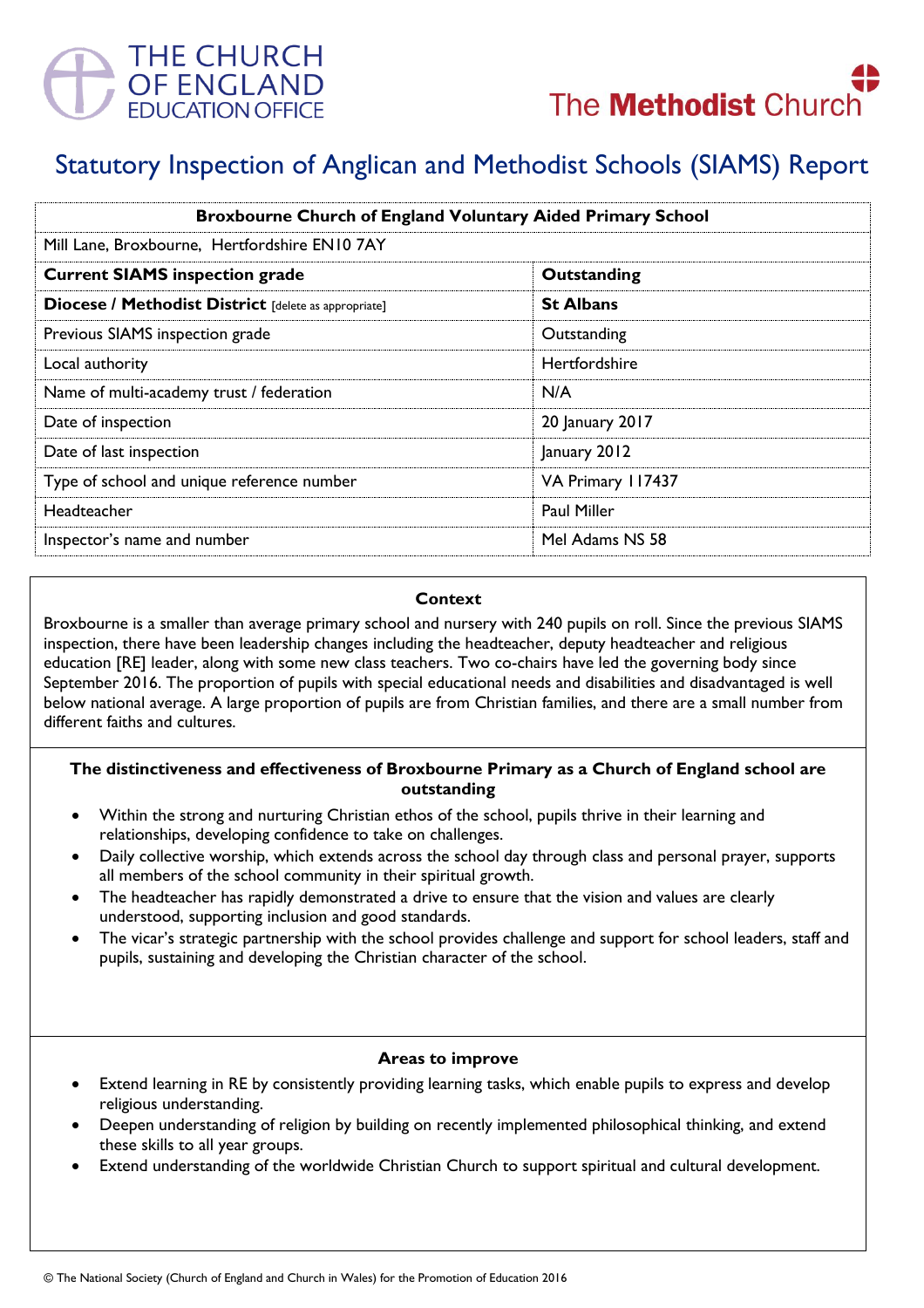# **The school, through its distinctive Christian character, is outstanding at meeting the needs of all learners**

Broxbourne Primary is a school where the vibrant and nurturing setting, inspired by the school vision, 'love learning, love God, love life, love each other' enables all pupils to thrive. The vision is expressed through Christian values, which permeate the school, underpin collective worship, and support good relationships between all those who work and learn together. Staff, new to the school, speak of the striking way they observe colleagues and pupils, 'knowing the values, and wanting to do them'. They are evident during lessons, where, inspired by the theme of collective worship, pupils organise themselves, and discuss perseverance and resilience in their learning. In RE, pupils learn about the values, and apply them. In one lesson, younger pupils, exploring why God chose Moses, are able to speak of his character and values, and how this inspires them. Children enjoy their learning and enjoy coming to this church school, resulting in good attendance. Behaviour is exemplary, supporting pupils to learn well, and make good progress. These day-to-day experiences in school contribute to excellent spiritual, moral, social and cultural [SMSC] development. The RE curriculum provides well for SMSC development and the schools's Christian character, with a governor describing how it 'gives them a moral compass'. Parents fully appreciate that the Christian culture creates a community where their children are cared for and 'given space to grow'. Recognising the impact of the values, they observe children of all ages being thoughtful and respectful, with one parent describing an activity out of school where an older child had spontaneously helped her child. Through the practical application of the vision, there is a clear and well-established understanding of spirituality as a church school, where pupils say that they enjoy learning about Jesus and how the Bible inspires their values. Lessons enable pupils to offer their ideas and take risks, knowing that their contributions will be valued. The ethos leads to the celebration of achievements however small, fully supporting the schools commitment to inclusion. Building on one of the areas to improve from the previous inspection, the introduction of philosophy for children is developing thinking skills and questioning, and deepening understanding. In considering ultimate questions, pupils debate whether there is always a definite answer, and challenge each other's assumptions, further enhancing their spiritual, social and moral development. Through daily worship in school, and visits to the local St Augustine's parish church, pupils gain a good understanding of the Christian faith. They have some understanding of Christian festivals around the world, but the school recognises that the understanding of Christianity as a worldwide, multi-cultural faith is in need of development. Great enthusiasm is shown for supporting charities, inspired by the needs of others, both locally and around the world. The pupils' Kingfisher Council, representing all classes, has led activities raising impressive funds, most recently for Water Aid.

# **The impact of collective worship on the school community is outstanding**

Pupils, parents, staff and governors speak without reservation about the vital importance of daily collective worship creating the setting, which is at the heart of the dynamic Christian ethos. Steered predominantly by Bible stories, from which a range of Christian values is drawn, worship is made relevant to pupils of all ages. Pupils are able to articulate how, 'all our values mean something; they help us to be committed to never giving up'. They say using values helps them to solve problems and develop friendships. As a result, one of the youngest pupils speaks of seeing a friend alone at playtime, and offering to play with them because this is showing kindness. Prayer is an integral part of collective worship, and pupils confidently say together the school prayer and the Lord's Prayer. They appreciate that when worship leaders pray, they are asking God for help for different things. Worship extends into the school day, as pupils use classroom reflection areas and other spaces around the school, to write their own prayers. Some of these are used in classroom prayers, daily worship, or are published in the parish magazine. Staff appreciate the 'space to talk to God, have a stilling time, and re-centre and put things in perspective.' The focal point for daily worship, the lighting of three candles, symbolises God as Father, Son and Holy Spirit, supporting pupils' understanding of the Trinity. They describe how Jesus came to earth as God in human form and that the Holy Spirit 'is always there with us, like God with us'. Pupils of different ages speak of Jesus as the light of the world, one pupil explaining, 'He shows us the way and takes us through the darkest times.' The vicar is a frequent visitor to the school, leading worship regularly. Providing pastoral support for members of the school community, he describes 'being there through the good times and the bad, taking time to be with God and adding a note of hope'. Through celebrating Easter, Pentecost and Christmas in the church, pupils have a good understanding of the church year. The prayers and hymns help them gain understanding of Anglican faith and practice. This is further developed through pupils' participation in parish services, which are well supported by parents, who speak of valuing being able to enjoy for themselves the worship, which regularly inspires their children. 'Hooked on worship' is a group of pupils of all ages, who work together in different teams to plan, prepare and lead worship regularly. These times are greatly appreciated by other pupils who say that they enjoy hearing from their peers, who, 'sometimes help us to understand things better because they are children too'. Evaluation is carried out through discussions between school leaders and clergy. More recently, the views of older pupils have been collated, giving insight into their personal understanding, along with understanding of the wider community and the world. One pupil described how, for them, 'compassion means being there for someone'. Another, speaking of justice, commented, 'there are hundreds of injustices in the world and many are not right at all.'